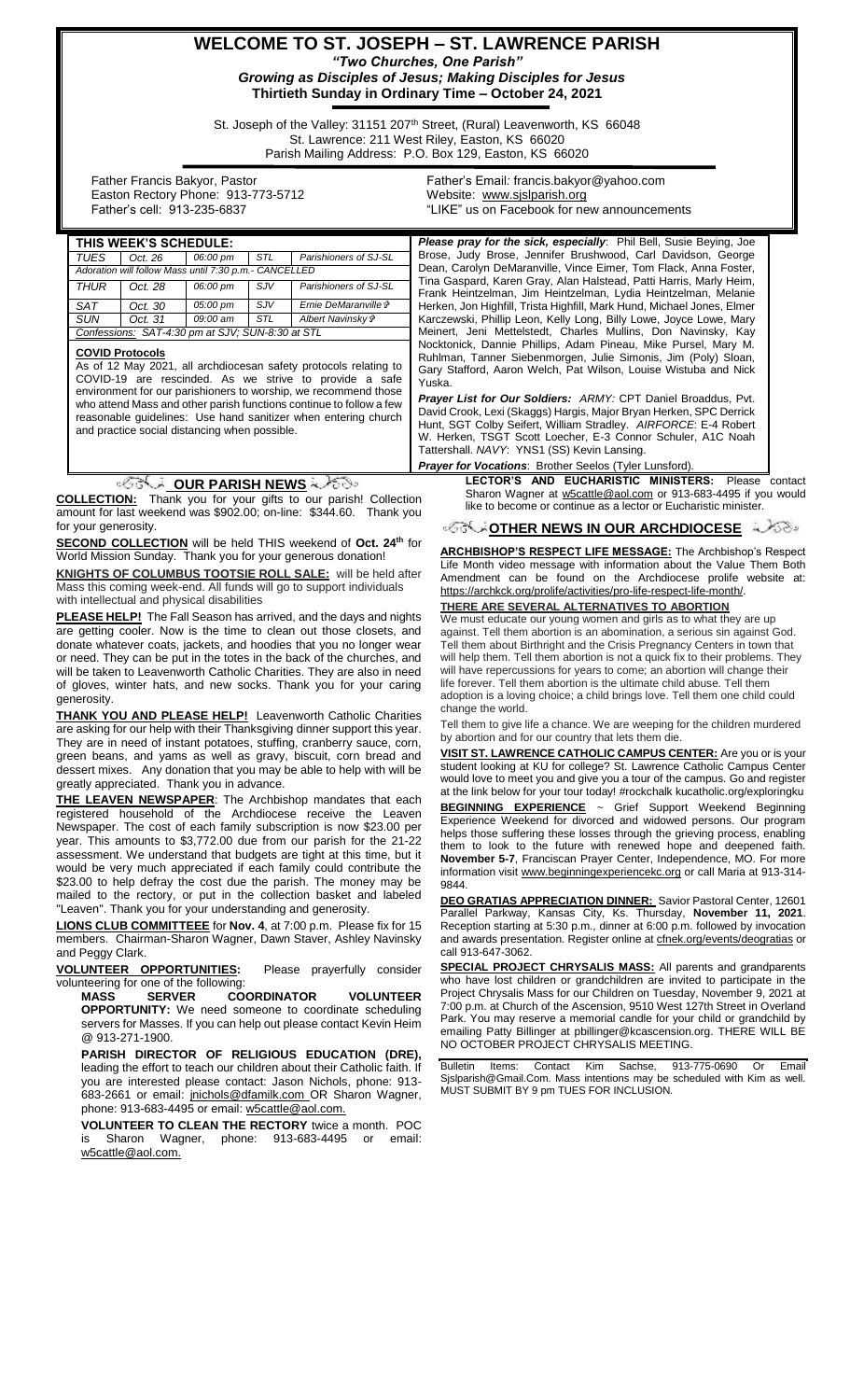#### **PAGE 2 – bulletin (FOR POSTING ON THE CHURCH INTERNET SITE)**

**WORLDWIDE MARRIAGE ENCOUNTER**: What to do after the "I do's" are done. Your wedding day was just the start of a life-long journey together. A Worldwide Marriage Encounter weekend will give you five proven tools to help you thrive as a couple as you navigate through the hills and valleys along the way. It is never too early, or too late, to invest in your marriage! The next in-person weekends in the Kansas City area will be **November 12-14, 2021 & February 25-27, 2022**. A virtual format is being offered on **December 3-5, 2021**. For more information, or to apply for a weekend, visit www.WWME.org, or call/email Deacon Tony & amp; Barb Zimmerman at 816-741-4066, [tonybarbz@prodigy.net](mailto:tonybarbz@prodigy.net)

**SAVE THE DATE! KANSAS MASS, MARCH & RALLY FOR LIFE 2022** 

Mark your calendars and plan to join us for IGNITE for LIFE **January 25th** , 2022 in Topeka! IGNITE for LIFE is the Catholic Youth Kick-Off Rally for the Kansas March for Life. It is an inspirational morning of praise & worship music, motivational speakers, and the celebration of the Holy Sacrifice of Mass with the Bishops of Kansas. Following IGNITE, all are invited to join in the Kansas March for Life to the capitol for the Kansans for Life rally. This year, let's get a great turnout to defend the preborn and to show our support for the Value Them Both Amendment! IGNITE is sponsored by the Archdiocese of KCK and is geared toward youth, but all are welcome to attend. For more information and to register, visit archkck.org/IGNITE.

## **MARCH FOR LIFE 2022 YOUTH PILGRIMAGE**

Together We Stand for the Unborn: Abortion is the most significant human rights abuse of our time. Will you take a stand? Join us this year for the March for Life in Washington DC January 19-23, 2022. We will depart on January 19, after Mass with Archbishop then join him in Washington DC for the Vigil at the Basilica and the March & Rally at the Mall. Cost is \$415 and includes Hotel and Transportation. Please use this link to sign up your group. More details will follow registration. Please email Rick Cheek if you have any questions: youth2@archkck.org

**CHWC MISSION TRIP TO ST. CROIX MARCH 2022:** High School Youth and adults from all over the Archdiocese are invited to join RYMO for a Catholic custom mission trip **March 13-19, 2022** to St. Croix. Registration & deposit (\$200) *deadline is the end of September*. Find details at www.archkck.org/rural/youth under the events drop down menu. Please the following flier for more information and feel free to contact ruralyouth@archkck.org with questions!

## ್**ಗ**ೋ RESOURCES ಎಂ

**PRAYER FROM POPE FRANCIS DURING THE CORONAVIRUS PANDEMIC** O Mary, you shine continuously on our journey as a sign of salvation and hope. We entrust ourselves to you, Health of the Sick. At the foot of the Cross you participated in Jesus' pain, with steadfast faith. You, Salvation of the Roman People, know what we need. We are certain that you will provide, so that, as you did at Cana of Galilee, joy and feasting might return after this moment of trial.

Help us, Mother of Divine Love, to conform ourselves to the Father's will and to do what Jesus tells us. He who took our sufferings upon Himself, and bore our sorrows to bring us, through the Cross, to the joy of the Resurrection. Amen.

We seek refuge under your protection, O Holy Mother of God. Do not despise our pleas – we who are put to the test – and deliver us from every danger, O glorious and blessed Virgin.

**ONLINE MASSES:** For those who may not be able to attend our parish masses, here are some of the masses that are available to watch on line or on television:

- For regular TV Channel 38 airs Sunday morning Mass at 7:00am each week.
- For Dish and DirecTV EWTN airs Sunday Mass a few times throughout the day.
- For livestream here are some you may wish to look up:
- Church of the Ascension, Overland Park Sunday Masses at 8:15am, 10:00am, 11:45am & 5:00pm - <https://kcascension.org/>
	- Queen of the Holy Rosary, Wea Sunday Mass at 8:30am - <https://qhrwea.church/watch-daily-mass>
- o St. Michael the Archangel, Leawood Sunday Mass at 9:00am - <https://stmichaelcp.org/ecatholic-live>

Here you can find links to Holy Masses online from different parishes all around the world. There is a link to see the calendar with the Catholic Holy Masses live online. Click on the chosen hour when you want to see the Holy Mass online[. https://mass-online.org/daily-holy-mass-live-online](https://mass-online.org/daily-holy-mass-live-online) **PLANNED GIVING BRIEF: TWO THINGS TO KNOW BEFORE CHRISTMAS**

Will you be 72 years of age sometime this year? U.S. tax law requires you to take a minimum distribution from your IRA. If you do not need your required distribution, we invite you to have your IRA account administrator write the check directly to the parish so you can avoid paying the tax on the distribution. Your check must be cashed by the charity by December 31st.

2. The CARES Act passed in 2020 included several charitable tax provisions to encourage giving. These provisions were extended by Congress for 2021 tax filing, offering a deduction for charitable donors who do not itemize when filing their tax returns to reduce your tax liability; \$300 for singles and up to \$600 for joint filers and an increase in the deduction limit up to 100% of a donor's annual income for cash gifts (previously capped at 60% of annual income.) (Not intended as financial advice. Consult your financial advisor for more ways to give relevant to your situation.)